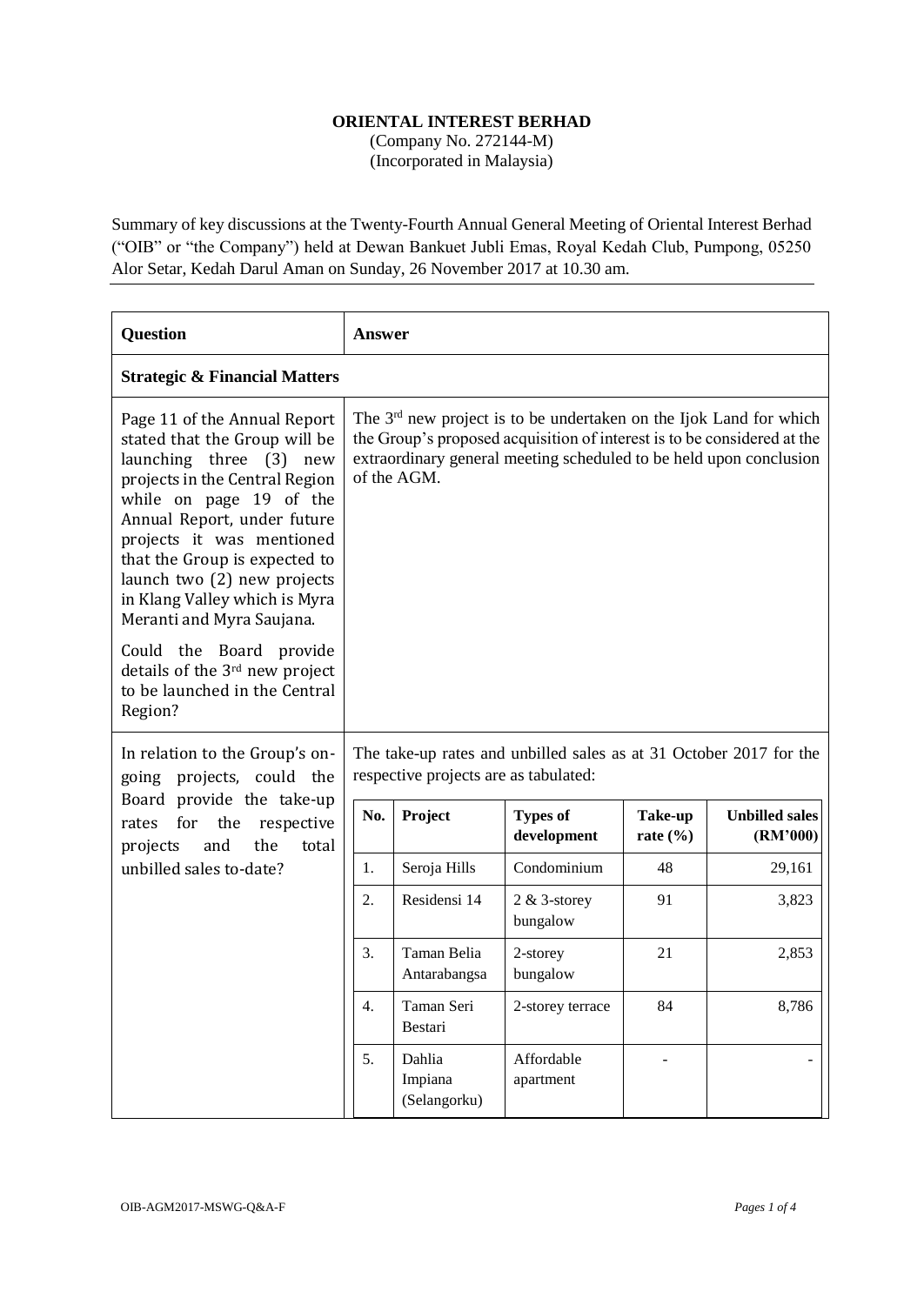## ORIENTAL INTEREST BERHAD

(Company No. 272144-M)

(Incorporated in Malaysia)

Summary of key discussions at the Twenty-Fourth Annual General Meeting of Oriental Interest Berhad ("OIB" or "the Company") held at Dewan Bankuet Jubli Emas, Royal Kedah Club, Pumpong, 05250 Alor Setar, Kedah Darul Aman on Sunday, 26 November 2017 at 10.30 am.

|                                                                                                                                                                                                                 | No.                                                                                                                                                                                                                                                                                                                               | Project                                  | <b>Types of</b><br>development       | Take-up<br>rate $(\% )$ | <b>Unbilled sales</b><br>(RM'000) |
|-----------------------------------------------------------------------------------------------------------------------------------------------------------------------------------------------------------------|-----------------------------------------------------------------------------------------------------------------------------------------------------------------------------------------------------------------------------------------------------------------------------------------------------------------------------------|------------------------------------------|--------------------------------------|-------------------------|-----------------------------------|
|                                                                                                                                                                                                                 | 6.                                                                                                                                                                                                                                                                                                                                | Apartment<br>Bestari<br>(Selangorku)     | Affordable<br>apartment              | 12                      | 1,280                             |
|                                                                                                                                                                                                                 | 7.                                                                                                                                                                                                                                                                                                                                | Taman Serai<br>Wangi III & IV<br>(PPA1M) | 1-storey terrace<br>2-storey terrace | 70<br>52                | 11,079<br>7,597                   |
|                                                                                                                                                                                                                 | 8.                                                                                                                                                                                                                                                                                                                                | Taman Sinar<br>Intan <sub>3</sub>        | 2-storey semi-<br>detached           | 40                      | 2,758                             |
|                                                                                                                                                                                                                 | 9.                                                                                                                                                                                                                                                                                                                                | Taman Sinar<br>Intan (PPA1M)             | 2-storey terrace                     | 80                      | 26,741                            |
|                                                                                                                                                                                                                 | 10.                                                                                                                                                                                                                                                                                                                               | Taman Camar                              | 2-storey terrace                     | 89                      |                                   |
|                                                                                                                                                                                                                 | 11.                                                                                                                                                                                                                                                                                                                               | Taman<br>Permaipura<br>(PPA1M)           | 1-storey terrace<br>2-storey terrace | 47<br>34                | 2,968<br>7,472                    |
|                                                                                                                                                                                                                 |                                                                                                                                                                                                                                                                                                                                   | Total                                    |                                      |                         | 104,518                           |
| On page 20 of the Annual<br>Report, we noted that the<br>Group has set aside a budget<br>to test out potential housing<br>concepts and floor plan.<br>Could the Board provide the<br>estimated amount set aside | The estimated amount is approximately RM300,000.                                                                                                                                                                                                                                                                                  |                                          |                                      |                         |                                   |
| for this?                                                                                                                                                                                                       |                                                                                                                                                                                                                                                                                                                                   |                                          |                                      |                         |                                   |
| What is the outlook of the<br>Group's construction segment<br>for the financial year ending<br>2018 ("FY 2018")?                                                                                                | For financial year ended 2017 ("FY 2017"), the bulk of the Group's<br>construction segment's business is derived from and very much<br>dependent on provision of construction services to the various<br>development projects of the Group which is to say that most of its<br>business is internally generated within the Group. |                                          |                                      |                         |                                   |
|                                                                                                                                                                                                                 | For FY 2018, the Group has secured RM69.8 million worth of<br>projects from external parties as stated on page 12 of Annual Report<br>2017. This affirmed the quality of the Group's construction activities<br>and that its services are well known and in demand.                                                               |                                          |                                      |                         |                                   |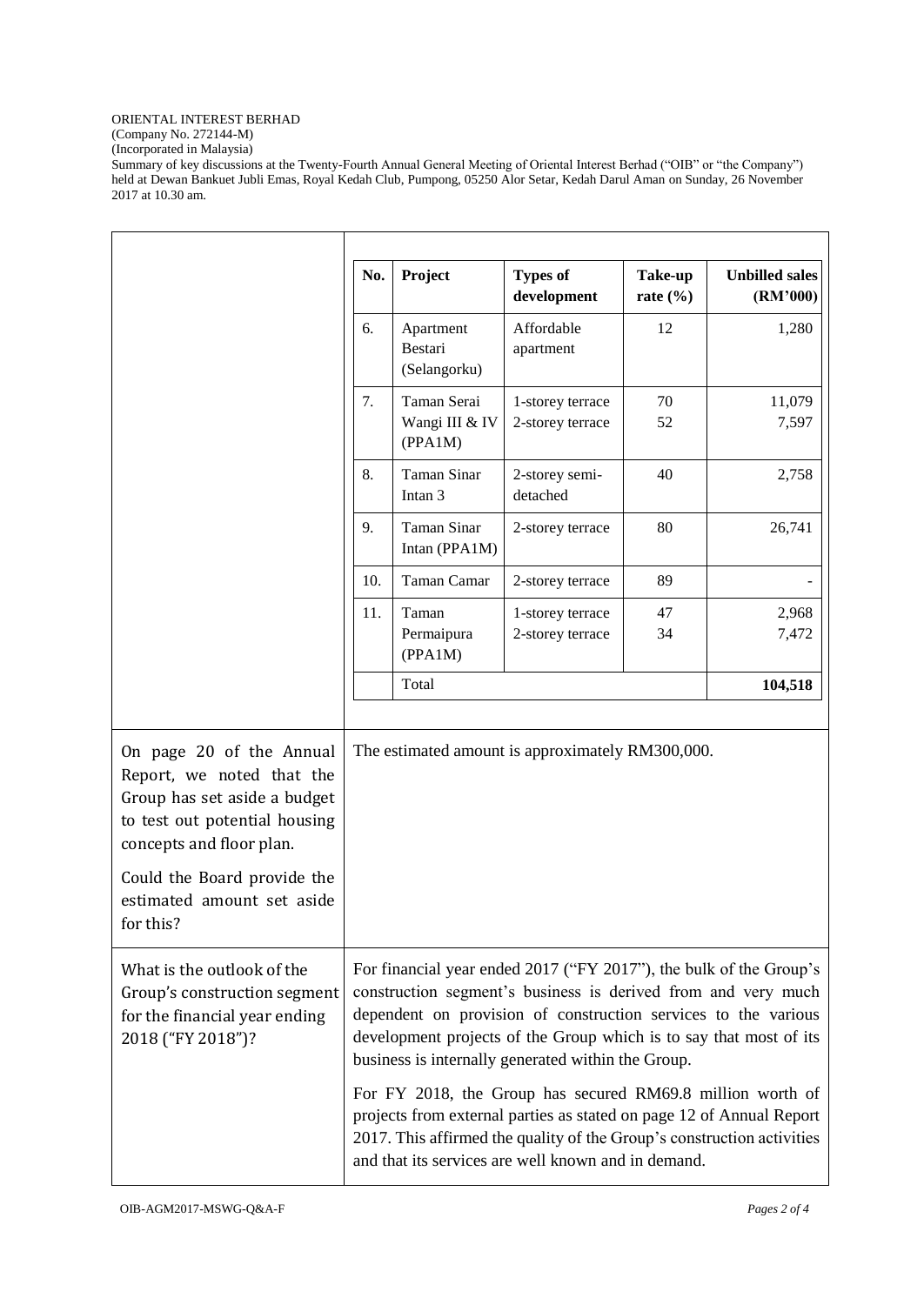(Company No. 272144-M) (Incorporated in Malaysia)

Summary of key discussions at the Twenty-Fourth Annual General Meeting of Oriental Interest Berhad ("OIB" or "the Company") held at Dewan Bankuet Jubli Emas, Royal Kedah Club, Pumpong, 05250 Alor Setar, Kedah Darul Aman on Sunday, 26 November 2017 at 10.30 am.

We noted on page 91 of the Annual Report, Other Operations of the Group comprise of hotel operation.

(i) Could the Board provide further information in relation to the Group's hotel operation, ie number of hotel(s), location and occupancy rate as at 30 June 2017 ("FY2017")?

(ii) What is the future prospects of the Group's hotel operation?

(i) The Group's hotel operation is still in early development stage as opposed to its well established property development and construction segments.

Recently, the Group launched its third Urban Inn hospitality suite in Jitra, Kedah Darul Aman thus bringing the operations to 3 hotels.

Further information in relation to the hotel operations is as categorised:

| No. | Location                                      | Occupancy rates (FY 2017) |
|-----|-----------------------------------------------|---------------------------|
| 1.  | Bagan Lalang, Sepang,<br>Selangor Darul Ehsan | Range from 6% to 29%      |
| 2.  | Kulim, Kedah Darul Aman                       | Range from 49% to 72%     |
| 3.  | Jitra, Kedah Darul Aman                       | Range from 26% to 54%     |

(ii) The hospitality segment is being groomed for growth.

The Group is currently identifying key areas of growth that would provide opportunities for the introduction of high quality, comfortable, secure business class hospitality rooms that come at extremely attractive and competitive pricing.

## **Corporate Governance Matter**

As stated on page 25 of the Annual Report, total allowances paid to Non-Executive Directors for FY2017 was RM32,000 whereas under Resolution 4 the Company is seeking shareholders' approval for the benefits payable to the Directors of the Company of up to an aggregate amount of approximately RM150,000.

Could the Board provide the breakdown for the benefits payable up to approximately RM150,000?

The allowances payable to Non-Executive Directors of RM32,000 for FY2017 is a fraction of the amount in benefits payable to the Directors that the Company is seeking approval from the shareholders today. The aggregate amount of approximately RM150,000 is for all Directors inclusive of all Non-Executive Directors for a period of about 18 months commencing from 1 July 2017 through to the next AGM.

The current benefits payable to all Directors comprise of meeting allowance of RM1,000 per attendance at Board and relevant Board Committees' meetings.

The quantum of benefits payable is computed based on the anticipated number of Board and Board Committee meetings, assuming full attendance by all the relevant Directors.